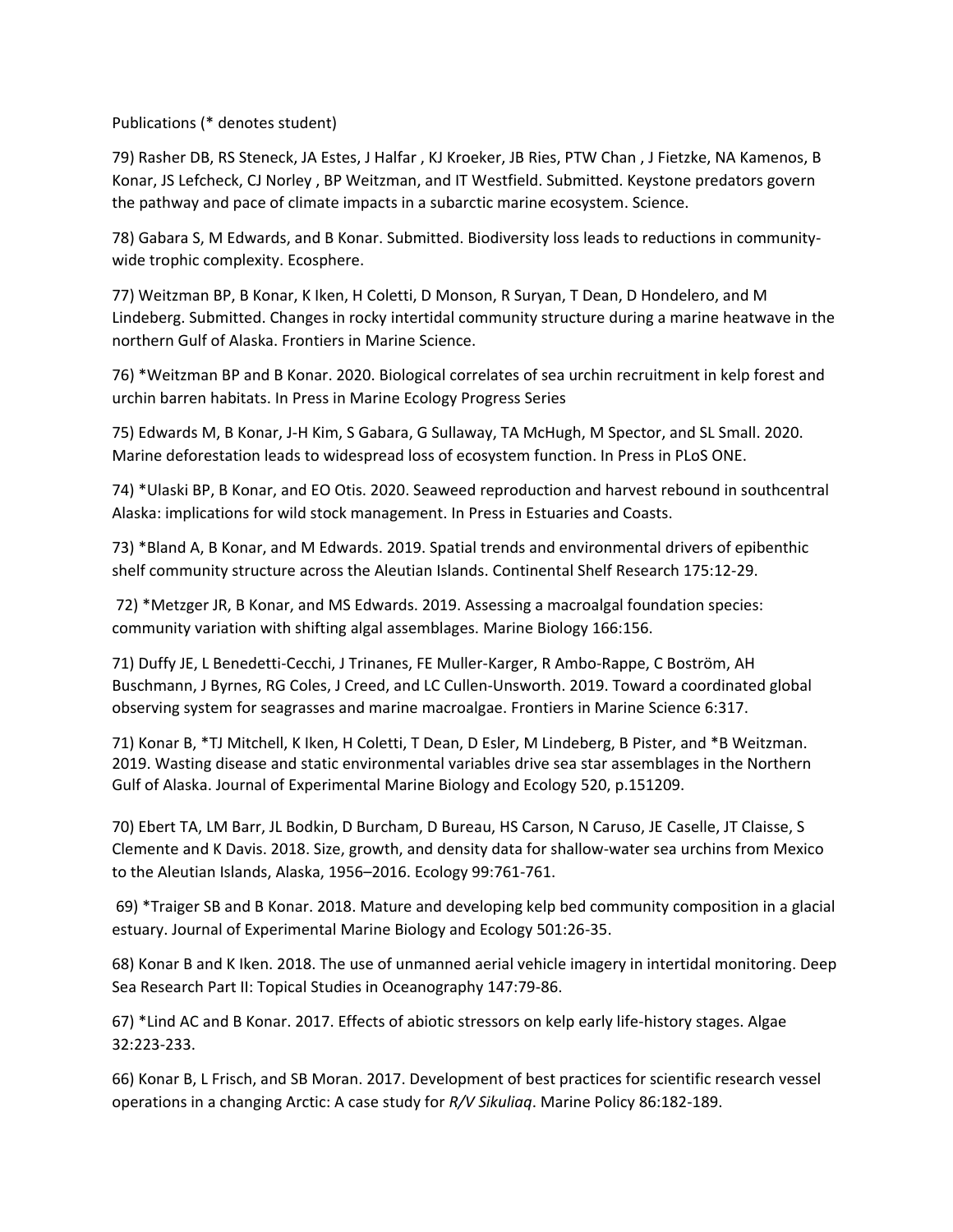65) \*Traiger SB and B Konar. 2017. Supply and survival: glacial melt imposes limitations at the kelp microscopic life stage. Botanica Marina 60:603-617.

64) \*Groß J, B Konar, T Brey, and JM Grebmeier. 2017. Size-frequency Distribution, Growth, and Mortality of snow crab (*Chionoecetes opilio*) and Arctic lyre crab (*Hyas coarctatus*) in the Chukchi Sea from 2009 to 2013. Deep Sea Research 144:142-155.

63) \*Fox AL, JH Trefry, RP Trocine, KH Dunton, BK Lasorsa, B Konar, CJ Ashjian, and LW Cooper. 2017. Mercury biomagnification in food webs of the northeastern Chukchi Sea, Alaskan Arctic. Deep Sea Research Part II: Topical Studies in Oceanography 144:63-77.

62) Konar B, MS Edwards, \*A Bland, \*J Metzger, \*A Ravelo, \*S Traiger and \*B Weitzman. 2017. A swath across the great divide: Kelp forests across the Samalga Pass biogeographic break. Continental Shelf Research 143:78-88.

61) \*Ravelo A, B Konar, B Bluhm, and K Iken. 2017. Growth and production of the brittle stars *Ophiura sarsii* and *Ophiocten sericeum* (Echinodermata: Ophiuroidea). Continental Shelf Research 139:9-20.

60) Krumhansl KA, DK Okamoto, A Rassweiler, M Novak, JJ Bolton, KC Cavanaugh, SD Connell, CR Johnson, B Konar, SD Ling, F Micheli, K Norderhaug, A Pérez-Matus, I Sousa-Pinto, D Reed, A Salomon, NT Shears, T Wernberg, RJ Anderson, N Barrett, AH Buschmann, MH Carr, JE Caselle, S Derrien-Courtel, G Edgar, ME Edwards, J Estes, C Goodwin, MC Kenner, DJ Kushner, FE Moy, J Nunn, RS Steneck, JA Vásquez, J Watson, J Witman, and JEK Byrnes. 2016. Global patterns of kelp forest change over the past half-century. PNAS. 113 (48) 13785-13790 .

59) \*Traiger SB, B Konar, A Doroff, and L McCaslin. 2016. Sea otters versus sea stars as major clam predators: evidence from foraging pits and shell litter. Marine Ecology Progress Series 560:73-86.

58) Konar B, K Iken, H Coletti, D Monson, and \*B Weitzman. 2016. Influence of static habitat attributes on local and regional rocky intertidal community structure. Estuaries and Coasts 39:1735-1745. DOI: 10.1007/s12237-016-0114-0.

57) Grebmeier JM, BA Bluhm, LW Cooper, SL Danielson, KR Arrigo, AL Blanchard, JT Clarke, RH Days, KE Frey, RR Gradinger, M Kedra, B Konar, KJ Kuletz, SH Lee, JR Lavvorn, BL Norcross, and SR Okkonen. 2015. Ecosystem characteristics and processes facilitating persistent macrobenthic biomass hotspots and associated benthivory in the Pacific Arctic. Progress in Oceanography 136:92-114.

56) Bougeois L, B Williams, J Halfar, B Konar, W Adey, A Kronz, and U Wortmann. 2015. Does the coralline alga *Leptophytum foecundum* (Kjellman) capture paleoenvironmental variability in the Arctic Ocean? Arctic, Antarctic, and Alpine Research 47:375-387.

55) \*Ravelo AM, B Konar, and BA Bluhm. 2015. Spatial variability of epibenthic communities on the Alaska Beaufort Shelf. Polar Biology 38:1783-1804. DOI 10.1007/s00300-015-1741-9.

54) Konar B, M Edwards, and \*T Efird. 2015. Local habitat and regional oceanographic influence on fish distribution pattern in the diminishing kelp forests across the Aleutian Archipelago. Environmental Biology of Fishes 98:1935-1951.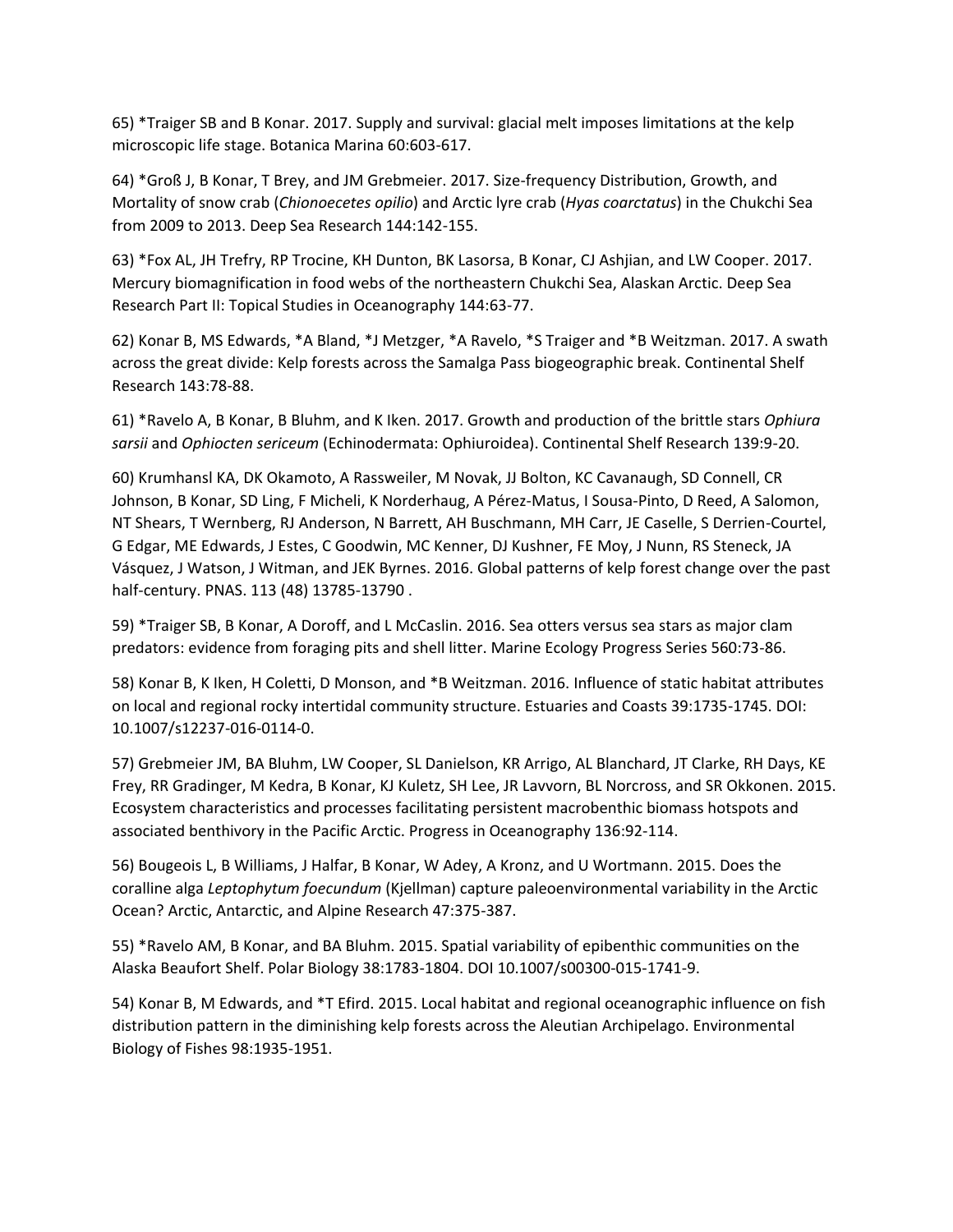53) \*Stewart N, B Konar, and MT Tinker. 2015. Testing the nutritional-limitation, predator- avoidance, and storm-avoidance hypotheses for restricted sea otter habitat use in the Aleutian Islands, Alaska. Oecologia 177:645-655.

52) \*Schuster M and B Konar. 2014. Foliose algal assemblages and deforested barren areas: phlorotannin content, sea urchin grazing and holdfast community structure in the Aleutian dragon kelp, *Eualaria fistulosa*. Marine Biology 161:2319-2332.

51) Konar B, MS Edwards and JA Estes. 2014. Biological interactions maintain the boundaries between kelp forests and urchin barrens in the Aleutian Archipelago. Hydrobiologia 724:91- 107.

50) \*Efird T and B Konar. 2014. Habitat characteristics can influence fish assemblages in high latitude kelp forests. Environmental Biology of Fishes 97:1253-1263.

49) \*Stewart N, B Konar, and A Doroff. 2014. Sea otter (*Enhydra lutris*) foraging habitat use in a heterogeneous environment in Kachemak Bay off Alaska. Bulletin of Marine Science 90:921- 939.

48) \*Fox AL, \*EA Hughes, RP Trocine, JH Trefry, SV Schonberg, \*ND McTigue, BK Lasorsa, B Konar, and LW Cooper. 2014. Mercury in the northeastern Chukchi Sea: Distribution patterns in seawater and sediments and biomagnification in the benthic food web. Deep Sea Research Part II: Topical Studies in Oceanography 102:56-67.

47) \*Ravelo AM, B Konar, JH Trefry, and JM Grebmeier. 2014. Epibenthic community variability in the northeastern Chukchi Sea. Deep Sea Research Part II: Topical Studies in Oceanography 102:119-131.

46) Konar B, \*A Ravelo, J Grebmeier, and JH Trefry. 2014. Size frequency distributions of key epibenthic organisms in the eastern Chukchi Sea and their correlations with environmental parameter. Deep Sea Research Part II: Topical Studies in Oceanography 102:107-118.

45) Konar B. 2013. Lack of recovery from disturbance in high-arctic boulder communities. Polar Biology 36:1205-1214.

44) Pearse JS, MH Carr, CH Baxter, JM Watanabe, MS Foster, DL Steller, JA Coyer, B Konar, DO Duggins, and PK Dayton. 2013. Kelpbeds as classrooms: perspectives and lessons learned. Smithsonian Contributions to the Marine Sciences; no. 39:133-142.

43) Miloslavich P, JJ Cruz-Motta, E Klein, K Iken, V Weinberger, B Konar, T Trott, G Pohle, G Bigatti, L Benedetti-Cecchi, Y Shirayama, A Mead, G Palomo, and AC Peralta. 2013. Large-scale spatial distribution patterns of gastropod assemblages in rocky shores. PLoS-ONE DOI: 10.1371/journal.pone.0071396.

42) \*Stewart N and B Konar. 2012. Kelp forests versus urchin barrens: alternate stable states and their effect on sea otter prey quality in the Aleutian Islands. Journal of Marine Biology Article ID 492308, doi:10.1155/2012/492308.

41) \*Deiman M, K Iken and B Konar. 2012. Susceptibility of *Nereocystis luetkeana* (Laminariales, Ochrophyta) and *Eualaria fistulosa* (Laminariales, Ochrophyta) spores to sedimentation. Algae 27:115- 123.

40) Edwards M and B Konar. 2012. A comparison of dragon kelp, *Eualaria fistulosa*, fecundity in urchin barrens and nearby kelp beds throughout the Aleutian Archipelago. Journal of Phycology 48:897-901.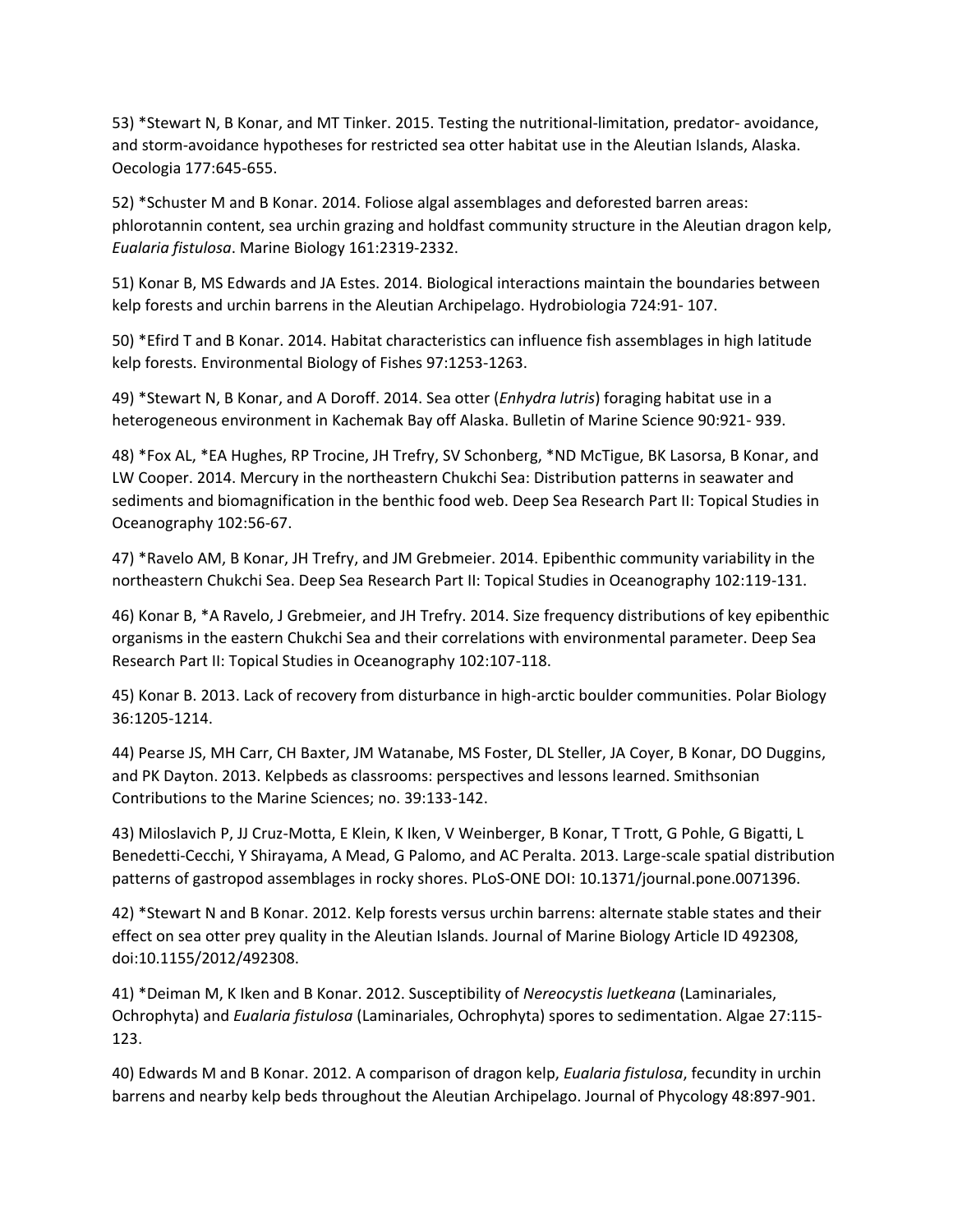39) Wilmers CC, JA Estes, KL Laidre, M Edwards, and B Konar. 2012. Do trophic cascades affect the storage and flux of atmospheric carbon? An analysis of sea otters and kelp forests. Frontiers in Ecology and the Environment doi:10.1890/110176.

38) Pohle G, K Iken, KR Clarke, T Trott, B Konar, JJ Cruz-Motta, M Wong, L BenedettiCecchi, A Mead, P Miloslavich, N Mieszkowska, R Milne, L Tamburello, A Knowlton, E Kimani, and Y Shirayama. 2011. Aspects of benthic decapod diversity and distribution from rocky nearshore habitat at geographically widely dispersed sites. PLoS ONE 6(4): e18606.doi:10.1371/journal.pone.0018606.

37) O'Dor R, J Acosta, O Aksel Bergstad, R Brainard, J Brattey, M Canals, D Costa, J Gunn, JK Horne, K Iken, J Kocik, B Konar, J Payne, C Reid, B Robison, D Steinke, and E Vanden Berghe. 2010. Bringing new life to ocean observation. In: Hall J, DE Harrison and D Stammer (eds) Proceedings of OceanObs'09: Sustained Ocean Observations and Information for Society, ESA Publication WPP-30.

36) Cruz-Motta JJ, P Miloslavich, G Palomo, K Iken, B Konar, G Pohle, T Trott, L Benedetti- Cecchi, A Alejandra Herna´ndez, A Sardi, A Bueno, J Castillo, E Klein, E Guerra-Castro, J Gobin, DI Go´mez, R Riosmena-Rodrıguez, A Mead, G Bigatti, A Knowlton, and Y Shirayama. 2010. Patterns of spatial variation of assemblages associated with intertidal rocky shores: A global perspective. PLoS ONE 5(12): e14354. doi:10.1371/journal.pone.0014354.

35) \*Merrill T, B Konar, and B Bluhm. 2010. A temporal comparison of a benthic polynya community southwest of St. Lawrence Island, Bering Sea between 2006 and 1970-1974. Polar Biology 33:1439-1444.

34) Konar B, K Iken, JJ Cruz-Motta, L Benedetti-Cecchi, A Knowlton, G Pohle, P Miloslavich, M Edwards, T Trott, E Kimani, R Riosmena-Rodriguez, M Wong, S Jenkins, A Silva, I Sousa Pinto, and Y Shirayama. 2010. Current patterns of macroalgal diversity and biomass in Northern Hemisphere rocky habitats. PLoS ONE 5:e13195.

33) Benedetti-Cecchi L, K Iken, B Konar, JJ Cruz Motta, A Knowlton, G Pohle, A Castelli, L Tamburello, A Mead, T Trott, P Miloslavich, M Wong, Y Shirayama, C Lardicci, G Palomo, and E Maggi. 2010. Spatial relationships between polychaete assemblages and environmental variables. PLoS ONE 5:e12946.

32) Iken K, B Konar, Benedetti-Cecchi L, JJ Cruz Motta, A Knowlton, G Pohle, A Mead, P Miloslavich, M Wong, T Trott, N Mieszkowska, R Riosmena-Rodriguez, L Airoldi, E Kimani, Y Shirayama, S Fraschetti, M Ortiz-Touzet, and A Silva. 2010. Large-scale spatial distribution patterns of echinoderms in nearshore rocky habitats. PLoSONE 5:e13845.

31) Konar B, K Iken, G Pohle, P Miloslavich, JJ Cruz-Motta, L Benedetti-Cecchi, E Kimani, A Knowlton, T Trott, T Iseto, and Y Shirayama. 2010. Surveying Nearshore Biodiversity. In: AD McIntyre (ed) Life in the World's Oceans: Diversity, Distribution, and Abundance Blackwell Publishing Ltd. (Oxford). pp 27-41.

\$ Book won two PROSE awards (American Publishers Awards for Professional and Scholarly Excellence), one for excellence in physical sciences and mathematics, and one for excellence in earth sciences

30) \*Daly B and B Konar. 2010. Temporal trends in nearshore juvenile and adult crab populations in different habitats. Crustaceana 83:659-669.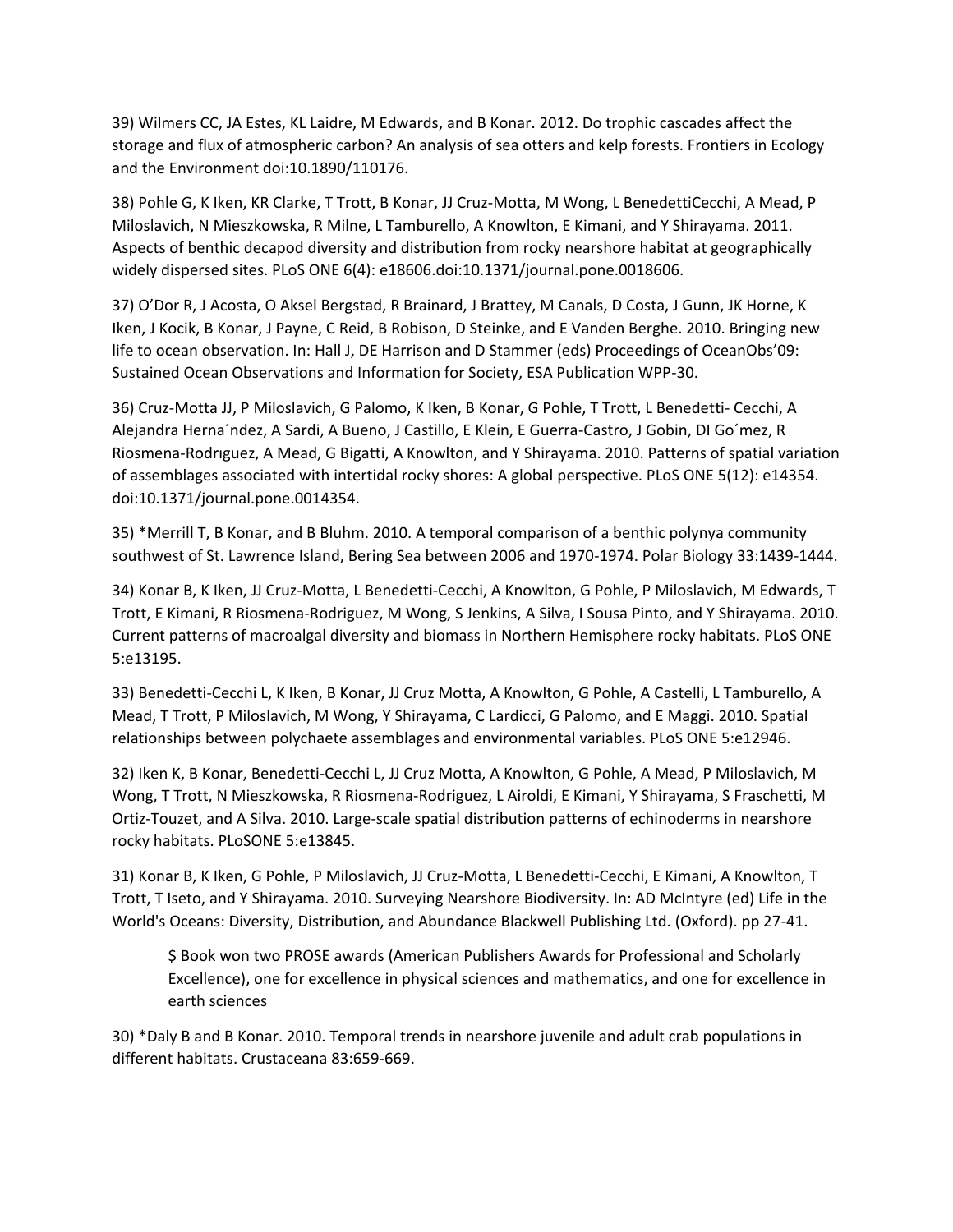29) Konar B, K Iken, and M Edwards. 2009. Depth-stratified community zonation patterns on Gulf of Alaska rocky shores. Marine Ecology 30:63-73.

28) Konar B and K Iken. 2009. Influence of taxonomic resolution and morphological functional groups in multivariate analyses of macroalgal populations. Phycologia 48:24-31.

27) \*Daly B and B Konar. 2008. Effects of macroalgal structural complexity on nearshore larval and postlarval crab composition. Marine Biology 153:1055-1064.

26) Bluhm BA, KO Coyle, B Konar, and R Highsmith. 2007. High gray whale densities associated with an oceanographic front in the south-central Chukchi Sea. Deep Sea Research II 54:29192933.

25) Coyle KO, BA Bluhm, B Konar, AL Blanchard, and RC Highsmith. 2007. Amphipod prey of gray whales in the northern Bering Sea: comparison of biomass and distribution between the 1980s and 2002 - 2003. Deep Sea Research II 54:2906-2918.

24) Coyle KO, B Konar, A Blanchard, RC Highsmith, M Carroll, J Carroll, and S Denisenko. 2007. Temperature effects on the benthic infaunal community on the southeastern Bering Sea shelf: the potential impact of global climate change. Deep Sea Research II 54:2885-2905.

23) Hondelero D, B Konar, K Iken, and H Chenelot. 2007. Variation in low intertidal communities: submerged vs. emerged. Publications of the Seto Marine Biological Laboratory 8:29-36.

22) Chenelot H, K Iken, B Konar, and M Edwards. 2007. Spatial and temporal distribution of Echinoderms in rocky nearshore areas of Alaska. Publications of the Seto Marine Biological Laboratory 8:11-28.

21) \*Chenelot H and B Konar. 2007. *Lacuna vincta* herbivory on juvenile and adult *Nereocystis luetkeana*. Hydrobiologia 583:107-118.

20) \*Hamilton J and B Konar. 2007. The influence of kelp variability and substrate complexity on northern nearshore fish abundance. Fishery Bulletin 105:189-196.

19) Konar B. 2007. Introduction to Rocky Shore Ecology. Chapter in Y Shirayama and K Iken (eds) Handbook for Sampling Coastal Seagrass and Macroalgae Community Biodiversity. Kyoto University Press.

18) Konar B. 2007. Recolonization of a high latitude hard-bottom nearshore community. Polar Biology 30:663-667.

17) Konar B, R Riosmena-Rodriguez, and K Iken. 2006. Rhodolith bed: a newly discovered habitat in the North Pacific. Botanica Marina 49:355-359.

16) Highsmith RC, KO Coyle, B Bluhm, and B Konar. 2006. Gray whales in the Bering and Chukchi Seas. Chapter In: J Estes (ed) Whales, Whaling and Ocean Ecosystems. UC Press. 303- 314.

15) Vroom P, L Walters, K Beach, J Coyer, J Smith, MJ Abgrall, D Byron, K DeAngelis, B Konar, J Liss, and R Okano. 2005. Hurricane-induced propagation and rapid regrowth of the weedy brown alga *Dictyota* in the Florida Keys. Florida Scientist 68(3):161-74.

14) Konar B and K Iken. 2005. Competitive dominance among sessile marine organisms in a high Arctic boulder community. Polar Biology 29:61-64.